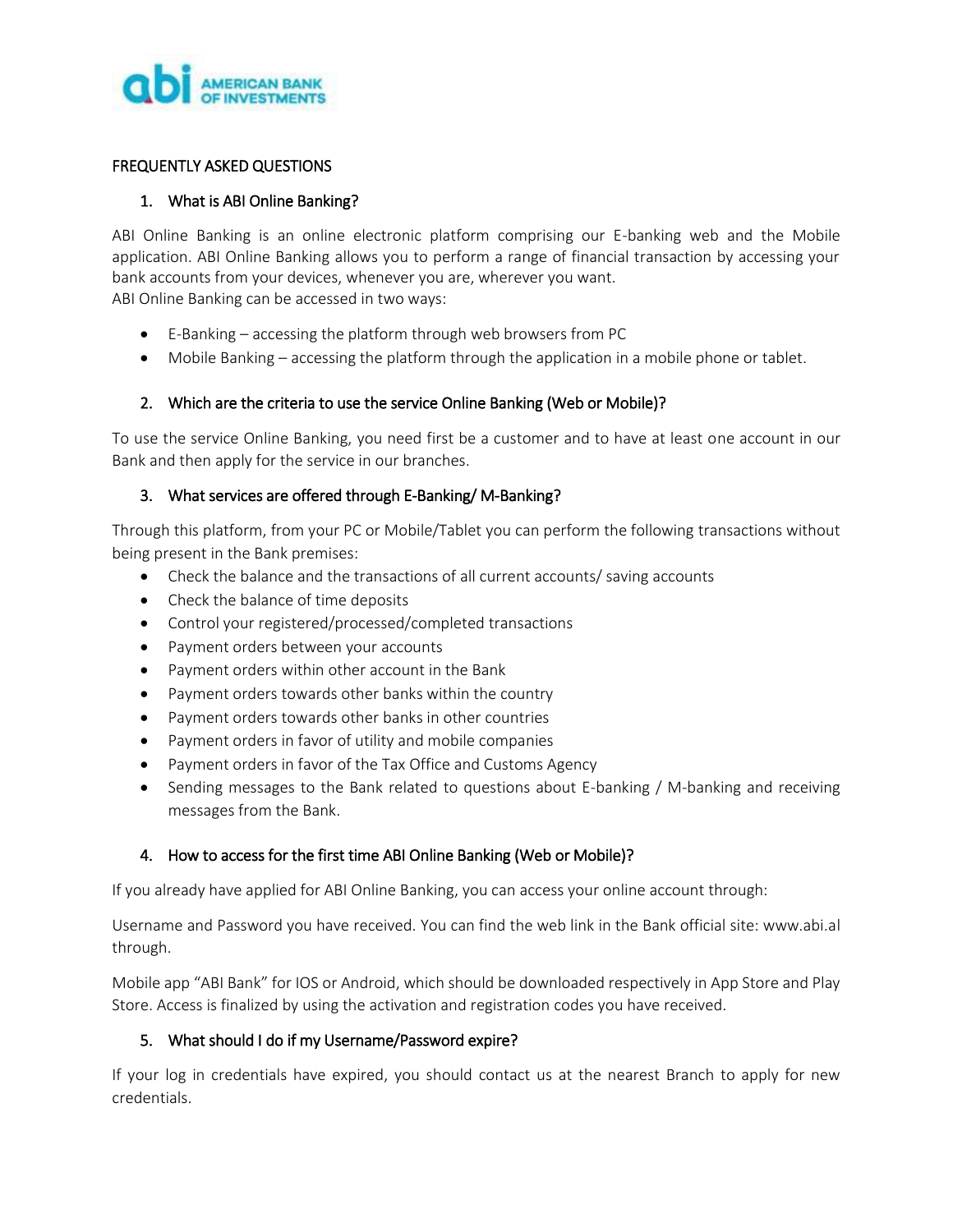

### 6. I have entered the wrong Password several times and access is denied. What should I do?

If you have entered the wrong Password and/or PIN several times, your access to the platform is blocked. To reactivate you need to visit the nearest Branch to request activation of your login credentials/account.

### 7. Where can I change Password on Web Banking?

It is strongly recommended to change Password as you enter in web banking.

1. Click "Profile" button on the top of page. 2. Select "Change Password". 3. Enter the existing Password, enter the new one and reconfirm it.

### 8. I have forgotten Password/PIN I created. What should I do?

If you have forgotten the new Password/PIN, you need to go to the nearest Branch to apply for new login credentials.

### 9. How can I download the application on my mobile phone?

For iOS devices/tablets, the application can be downloaded from App Store, while users that have Android devices/tablets can download it from Play Store.

The compatibility requirements are listed in the App Information.

### 10. How can I activate mobile application?

You can visit one of our Branches; we shall be willing to help you for the needed service.

If you are an existing user of the ABI Online Banking Web, and want to access ABI Mobile application, you can activate the service through Web Banking. Please follow the steps below:

- Download the application from Play Store or App Store depending on your device.
- Open the application and complete Username and Password.
- Activate the device by entering the code received through email and SMS on your mobile phone.
- Create the 6 digits PIN code, it is a requirement.
- Accessing ABI Mobile, you can activate biometric access (Fingerprint or FaceID).

### 11. Can I use on mobile application the same Username and Password of Web Banking?

Username and Password of Web Banking are used only to access web version of platform. To be logged in on mobile application you have to register a new PIN code through activation and registration code, which are sent through email and SMS on your mobile phone.

# 12. Where can I change PIN on Mobile Banking?

1. Log in on Mobile application. 2. Click on the Setting button. 3. Click on Change PIN. 4. Enter existing PIN. 5. Create new PIN and reconfirm it.

# 13. I can't remember PIN. What should I do?

If you have forgotten your PIN code, you have to go to the nearest Branch to apply for new login credentials.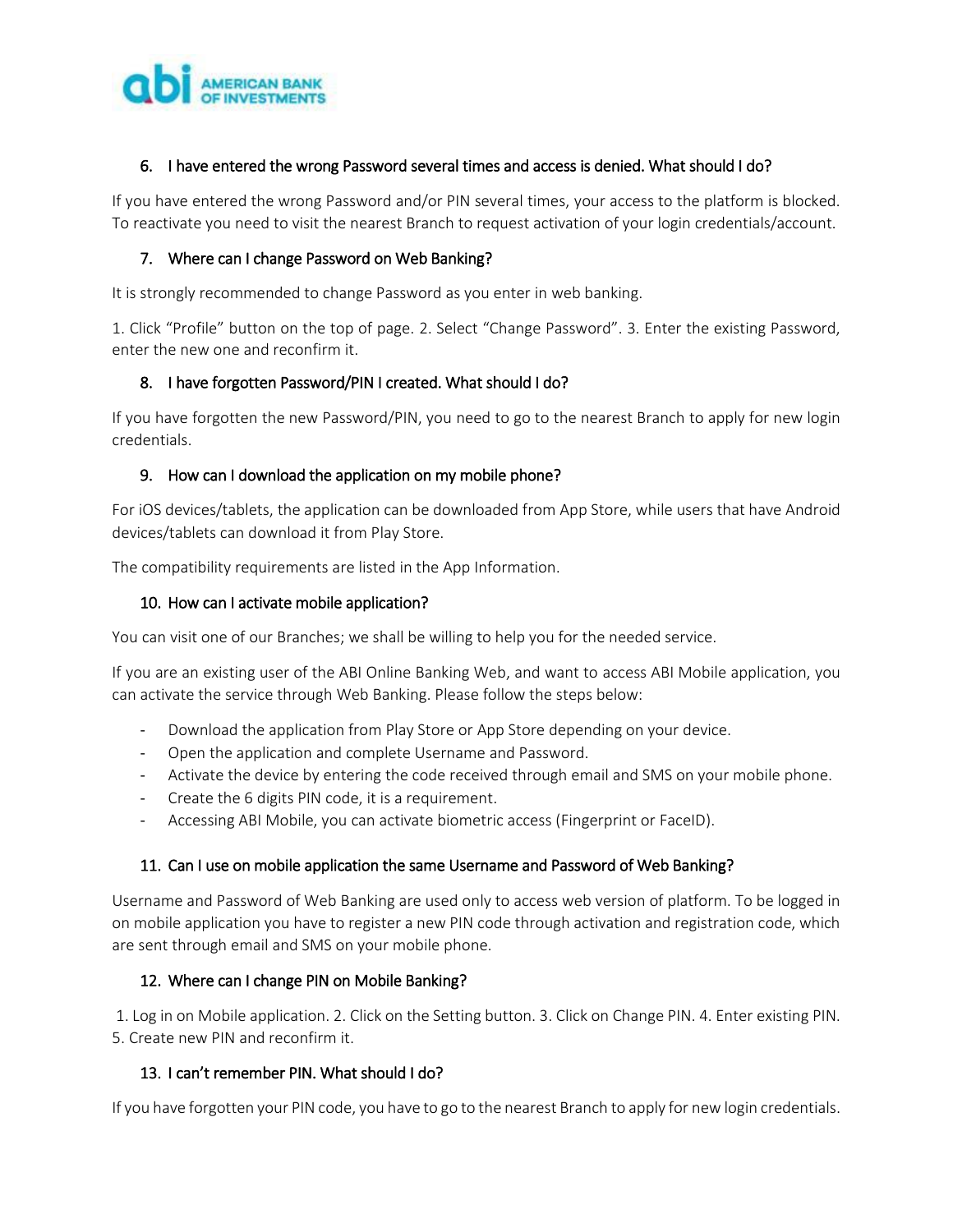

## 14. I have not received PIN code through SMS. What should I do?

Please report your problem through phone number +355 44 512 145 or email address[: ebanking@abi.al](mailto:ebanking@abi.al)

### 15. I have entered the wrong PIN several times and access is denied. What should I do?

If you have entered the wrong PIN several times your access to the platform is blocked. To reactivate you need to visit the nearest Branch to request activation of your login credentials/account

### 16. What are the payment limits?

There are payment's limits on Online Banking platform, but you may apply for change of payment's limit on the nearest ABI Bank branch.

- Maximum limit transfer for individual customer (personal transfer) through Online Banking is ALL 420'000 (EUR 3,000 equiv).
- Maximum limit transfer for business customer (business transfer) through Online Banking is ALL 2.8 MIO (EUR 20,000 equiv).

### 17. What account will be displayed?

You could check your balance and the details of a transaction for these type of accounts:

1. Current account (connected to Debit Card) 2. Saving account (connected to Debit Card) 3. Deposit account 4. Credit Card account

### 18. Can I do payments during night/weekends?

Yes, through this platform you could perform payment or transfer 24/7 during night, weekend or Bank holidays.

### 19. Can I do payments in foreign currency?

The currency of your account (s) is used on transfers within bank accounts. While for transfers outside the bank (within the country) and abroad, you could use all foreign currencies. Bank exchange rate valid on the date of transaction will be applied on your transfer in foreign currency. A list of foreign currencies is displayed when you click "Currency" field during the payment process.

# 20. How much transaction history can I view?

Transaction history is available for 1-year period.

### 21. What are my "Registered Beneficiaries"?

"Registered Beneficiaries" is the list of the beneficiaries for payments you have performed successfully previously. You can register all accounts with which you carry out transfers/payments on a regular basis. While using ABI Online Banking, at the moment you complete the payment or transfer to a beneficiary, you have the option to save it. The registered beneficiaries will appear on the "Registered Beneficiaries" under "Tools" menu.